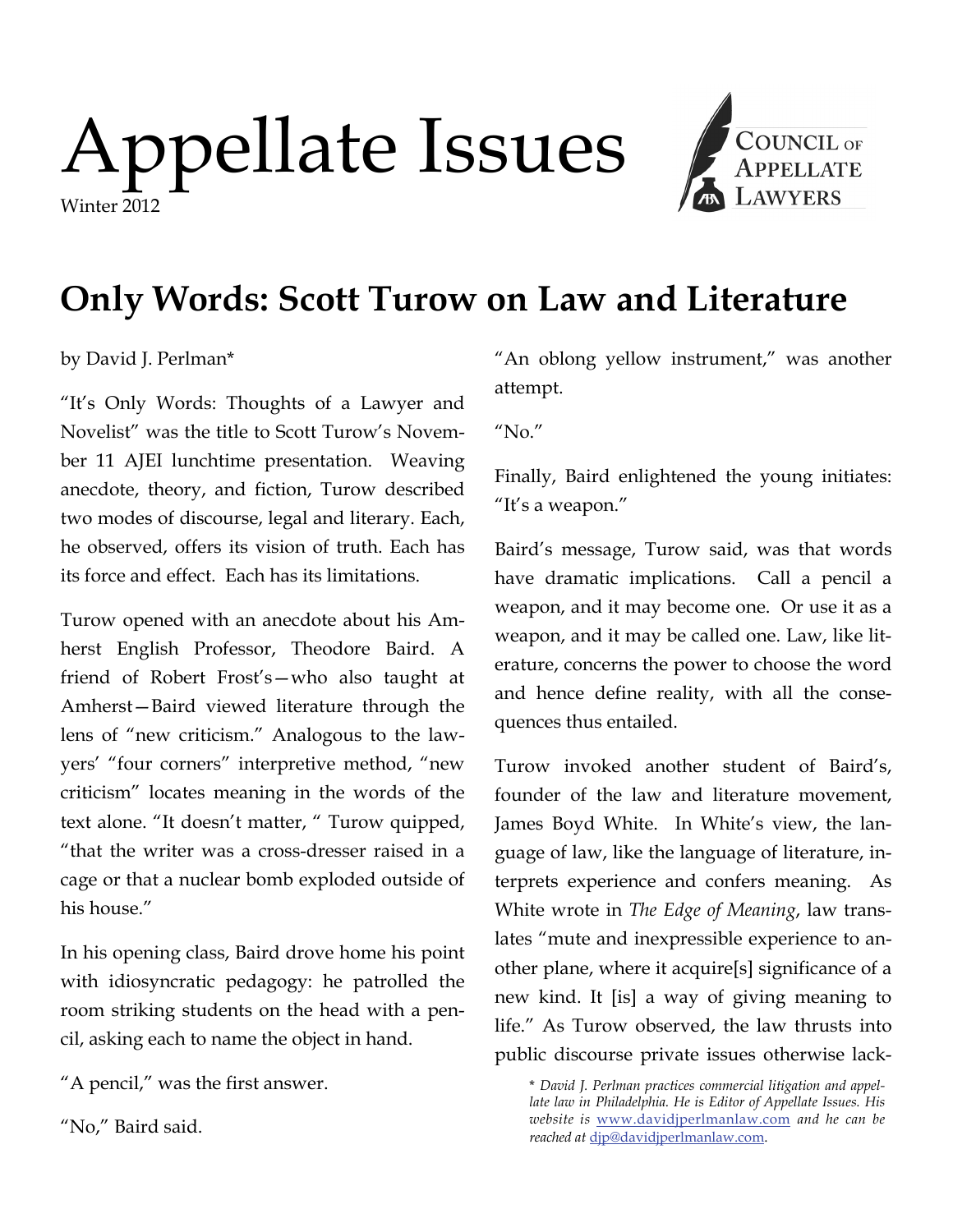#### ing a forum.

But the languages of law and literature are markedly different. For one, law is impermanent. The statements, pronouncements, rules, opinions—the writings of law—sacrifice permanence to achieve their pragmatic end; they are swept away, into the dustbin of history, to make room for new, more workable legal statements. Turow commented that Seventh Circuit Judge and literary stylist Richard Posner considers his opinions to last only so long as they are useful, which may not be long at all. While Shakespeare remains vital, Tudor reports are historical oddities. The law, Turow said, is a fluid accommodation between opposing forces, not an expression of abiding truths.

Yet, law's mutability, rather than repelling Turow, fascinates him. Before attending law school, he was a writing fellow at Stanford, surrounded by a coterie of talented writers. At the time, his own fictional endeavor hinged on the lawyerly subject of the implied warranty of habitability. Turow said he was intrigued by the law rejecting the original English concept that a tenant rented only the ground beneath a structure with no assurance that the structure was fit for human habitation. He found it compelling that the law could shift course to achieve a pragmatic, political objective—that it could "turn its back on itself" and become an instrument to resolve differences between people separated "by a power differential."

Yet, to remain effective, Turow observed, the

law "fudges" certain truths. He cited a study of the factual records underlying the classic textbook appellate cases. The study revealed that the famous opinions "glossed over messy facts" that would have undercut the outcome. "Law is not literature," he said. "It must be unambiguous to bind human behavior. It must pretend that there are no contradictions or ambiguities." Every case is result driven, he concluded, for the facts must fully justify the rule of law. Ultimately, however, he said the drive toward absolutism undermines law's authority and erodes its permanence.

In addition to being fleeting, law, unlike literature, speaks in an impersonal, institutional voice. While law consists of verbal formulations, Turow observed, the lawyer is denied access to his personal vocabulary. Judges and lawyers speak on behalf of an unfeeling entity, while creative writers cultivate a voice — an application of diction, syntax, tone, rhythm, indeed, of all the aspects of language  $-$  to convey an individual personality.

Yet, literature, like law, still has its limitations, which Turow suggested through an anecdote. He disclosed that *Presumed Innocent's* first draft didn't identify the murderer. He had narrowed the suspects down to two, thinking this uncertainty was comparable to a not-guilty verdict when the evidence is insufficient to convict one of a number of suspects. This resolution corresponded to Turow's experience as a prosecutor. It was an outcome possible at law, a principled